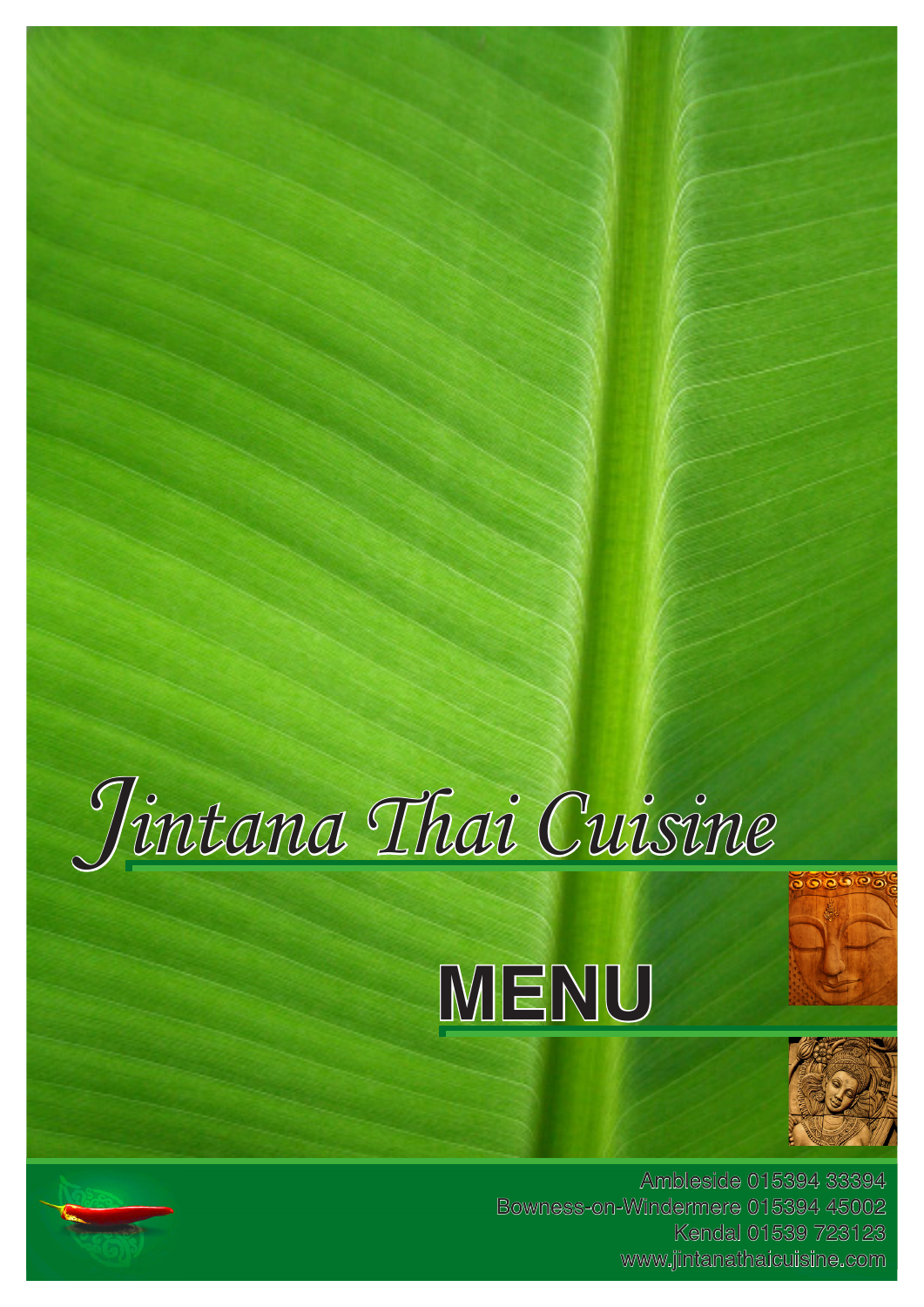# **Jintana Set Menus**

# JINTANA MENU

£25.95 PER PERSON

### MIXED STARTERS

SPRING ROLLS, CHICKEN SATAY SKEWERS, PORK SESAME TOAST, SWEET CORN FRITTERS AND SPICY CHICKEN LARB WONTONS. SERVED WITH SWEET CHILLI SAUCE AND PLUM SAUCE

#### MAIN COURSES FOR TWO

GREEN CHICKEN CURRY **OG** SWEET AND SOUR PORK STIR-FRIED SEASONAL VEGETABLES **V**

THAI JASMINE RICE

### MAIN COURSES FOR THREE

GREEN CHICKEN CURRY OG PORK WITH GINGER AND CHILLIES <sup>O</sup> BEEF IN OYSTER SAUCE SWEET AND SOUR VEGETABLES **V** THAI JASMINE RICE MUSSAMUN LAMB CURRY **G G G**

### MAIN COURSES FOR FOUR

DUCK IN OYSTER SAUCE SWEET AND SOUR PORK CHICKEN WITH GINGER AND CHILLIES. STIR-FRIED SEASONAL VEGETABLES **V**

THAI JASMINE RICE

### SEAFOOD MENU £29.95 PER PERSON

MIXED STARTER

CRAB CAKES, SPICY LEMONGRASS TIGER PRAWNS, GOLDEN BATTERED SQUID, THAI FISH CAKES AND CHICKEN & TIGER PRAWN PARCELS. SERVED WITH SWEET CHILLI SAUCE AND PLUM SAUCE

### MAIN COURSES FOR TWO

GREEN TIGER PRAWN CURRY OR SWEET AND SOUR FISH STIR-FRIED SEASONAL VEGETABLES **V** THAI JASMINE RICE

### MAIN COURSES FOR THREE

GREEN TIGER PRAWN CURRY **G G G** SWEET AND SOUR FISH CHU CHI SALMON RED CURRY STIR-FRIED SEASONAL VEGETABLES **V** THAI JASMINE RICE

### MAIN COURSES FOR FOUR

GREEN TIGER PRAWN CURRY **OG** MIXED SEAFOOD IN SPICY SAUCE OO SWEET AND SOUR FISH CHU CHI SALMON RED CURRY & STIR-FRIED SEASONAL VEGETABLES **V**

THAI JASMINE RICE

### **VEGETARIAN MENU** o £23.95 PER PERSON

MIXED STARTER

AUBERGINE TEMPURA, TOFU SATAY SKEWERS WITH CAHEWNUT SAUCE, SWEET CORN FRITTERS, GOLDEN WONTON VEGETABLE CUPS AND VEGETABLE SPRING ROLLS. SERVED WITH SWEET CHILLI SAUCE AND PLUM SAUCE

### MAIN COURSES FOR TWO

GREEN VEGETABLE CURRY @ TOFU WITH GINGER AND CHILLIES  $\odot$ STIR-FRIED SEASONAL VEGETABLES

THAI JASMINE RICE

### MAIN COURSES FOR THREE

GREEN VEGETABLE CURRY **G G G** TOFU WITH GINGER AND CHILLIES  $\odot$ SWEET AND SOUR VEGETABLES STIR-FRIED SEASONAL VEGETABLES

THAI JASMINE RICE

### MAIN COURSES FOR FOUR

GREEN VEGETABLE CURRY @ ® SWEET AND SOUR VEGETABLES PENANG CURRY WITH TOFU TOFU WITH GINGER AND CHILLIES STIR-FRIED SEASONAL VEGETABLES

THAI JASMINE RICE

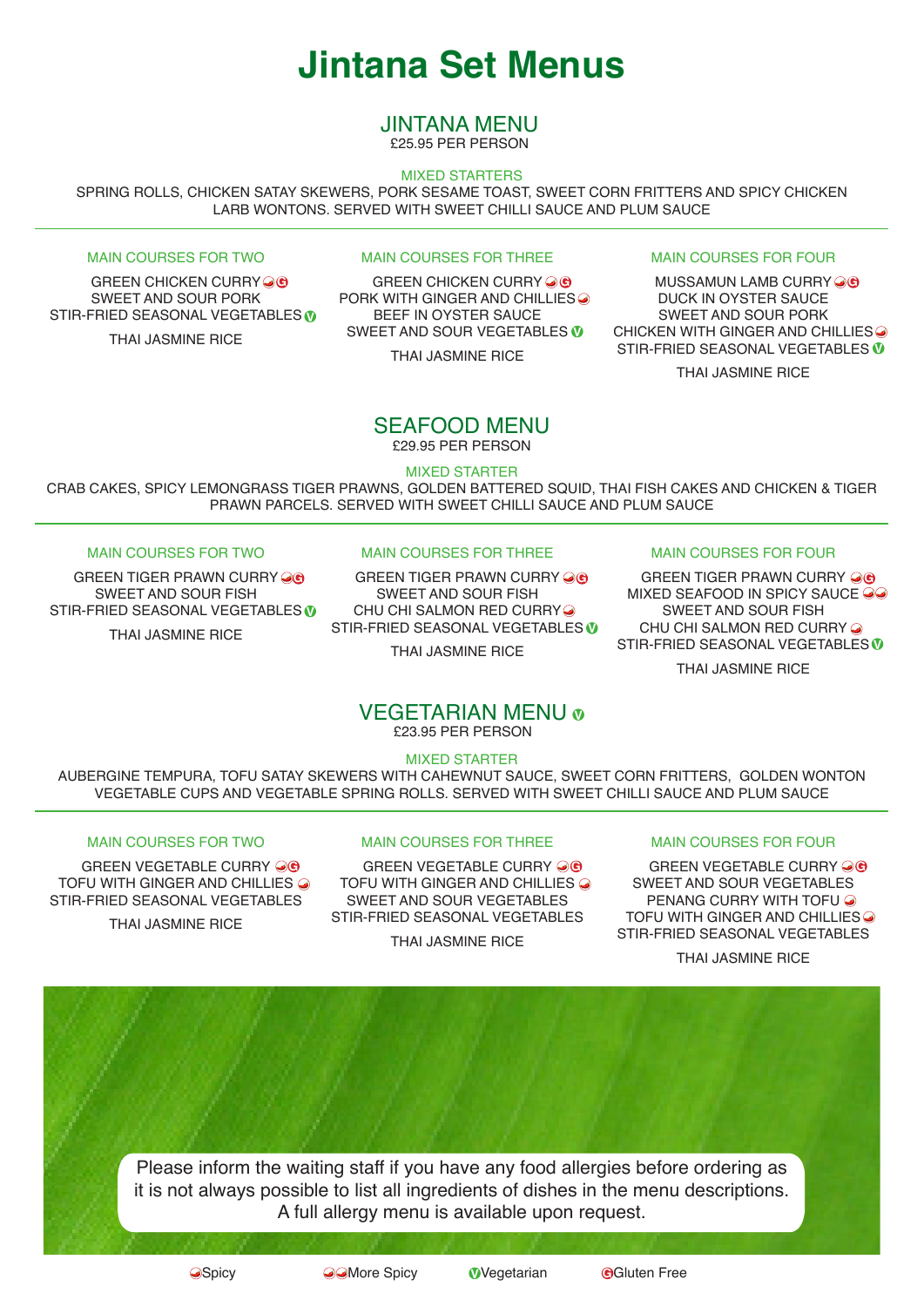# **Soups**

#### **TOM YUM GUNG 200** 27.50 Hot and sour Tiger prawn soup with mushroom, galangal, lemon grass, kaffir lime leaves and chilli.

**TOM YUM GAI 226 G** Hot and sour soup with mushroom, galangal, lemon grass, kaffir lime leaves and chilli. Served with chicken.

**TOM YUM HED GGM G**  $6.50$ 

Hot and sour soup intensely flavoured with galangal, lemon grass, kaffir lime leaves and chilli. Served with mushroom.

### **TOM KHA GUNG**

Aromatic Thai coconut soup with galangal, lemon grass and kaffir lime leaves. Served with Tiger prawns.

### **TOM KHA GAI <sup>2</sup>**

Aromatic Thai coconut soup with galangal, lemon grass and kaffir lime leaves. Served with chicken.

### $\frac{1}{2}$  **COM KHA HED**  $\frac{1}{2}$  **<b>COM KHA HED**  $\frac{1}{2}$  **COM**

Aromatic Thai coconut soup with galangal, lemon grass and kaffir lime leaves. Served with mushrooms.

### **POH TAEK**  $\bigcirc \bigcirc \bigcirc$  **6 G**

"Thai Fisherman soup". Mixed seafood in a spicy hot and sour soup flavoured with mushroom, galangal, lemongrass, Kaffir lime leaf, chilli and a splash of Mekhong Thai Whisky.

# **Spicy Salads**

| $\mathsf{SOMTAM\,THAI}\widehat{\boldsymbol{\otimes}\boldsymbol{\otimes}\boldsymbol{\mathsf{V}}}$                                                                                            | £9.95  |
|---------------------------------------------------------------------------------------------------------------------------------------------------------------------------------------------|--------|
| The famous spicy green papaya salad. Shredded green papaya<br>with carrot, cherry tomatoes, garlic and chillies pounded in a<br>stone mortar together with Thai spices and cashew nut.      |        |
|                                                                                                                                                                                             | £11.95 |
| Spicy Tiger Prawn and green papaya salad. Shredded green<br>papaya with carrot, cherry tomatoes, garlic and chillies pounded<br>in a stone mortar together with Thai spices and cashew nut. |        |
| YUM NEUA YANG <i>⊖</i> ⊖                                                                                                                                                                    | £10.95 |
| Thinly sliced grilled beef in a hot and sour chilli dressing.                                                                                                                               |        |
| LARB GAI $\odot$                                                                                                                                                                            | £10.95 |
| Spicy Thai minced chicken salad tossed in a lime and chilli<br>dressing with cracked roasted rice and fresh mint.                                                                           |        |
| <b>LARB DAO HU <math>\odot \!\!\! \Phi</math></b>                                                                                                                                           | £9.95  |

Spicy Thai minced tofu salad tossed in a lime and chilli dressing with cracked roasted rice and fresh mint.

# **LARB MOO<sup>O</sup>**

Spicy Thai minced pork salad tossed in a lime and chilli dressing with cracked roasted rice and fresh mint.

### **PRA GUNG**

Spicy Tiger Prawn salad with lemon grass, coriander and fresh chilli tossed with a lemon dressing.

### **PRA HOI SHELL**  $\odot$  615.95

Fresh King Scallops sautéed with our special chilli, lime and lemongrass sauce. Served on a bed of salad leaves with mint and cherry tomato.

#### **<u>YUM WOON SEN**  $\bigcirc \Theta$  **6 210.95</u>**

Glass noodles mixed with Tiger Prawns, minced pork, spring onions and corriander tossed in a spicy Thai dressing.

### **YUM WOON SEN JAY** £9.95 **V G**

Glass noodles mixed with spring onions, cashew nuts and corriander tossed in a spicy Thai dressing.

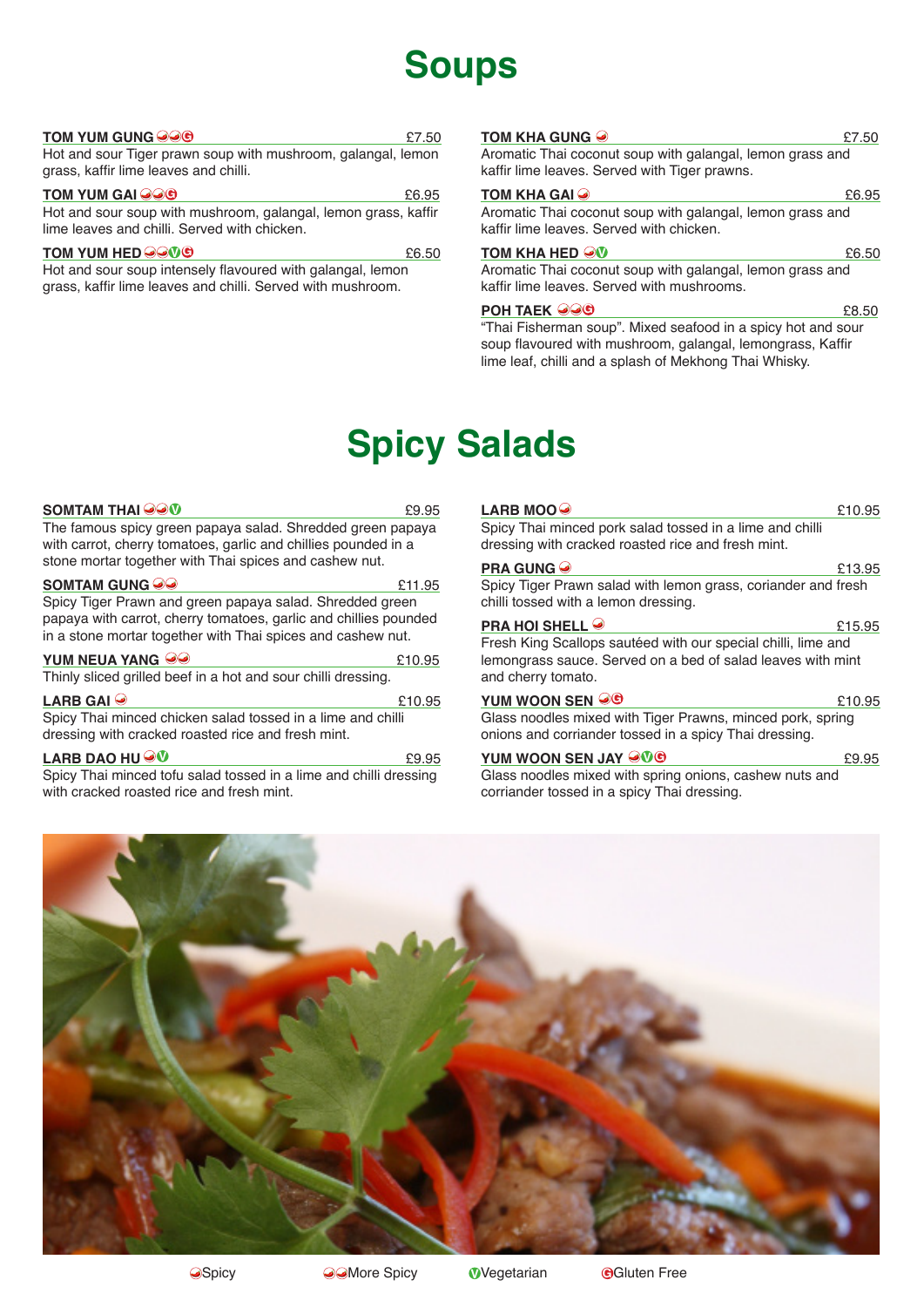# **Starters**

# **Crackers**

### **KHAO KHREB TOD** £3.95

Tasty crispy Thai prawn crackers with a hint of spice. Served with a sweet chilli sauce.

# **Platters**

**JINTANA PLATTER** (Min 2 Persons) £8.95 per person A selection of delicious starters: Spring rolls, Chicken Satay skewers, Pork sesame toast, Sweet corn fritters and Spicy Chicken Larb wontons. Served with a sweet chilli dip and a sweet and sour plum sauce.

**SATAY PLATTER** (Min 2 Persons) £9.95 per person Chicken Satay Skewers, Pork 'Moo Yang' Skewers, Marinated deep fried ribs, Hot & Sour Beef salad, and duck spring roll. Served with a sweet chilli dip and a sweet and sour plum sauce.

**SEAFOOD PLATTER** (Min 2 Persons) £10.95 per person Crab Cakes, Spicy Lemongrass Tiger prawns, Golden battered squid, Thai Fish Cakes and Chicken & Tiger prawn parcels. Served with sweet chilli sauce and plum sauce.

**VEGETARIAN PLATTER V** (Min 2 Persons) £8.50 per person Aubergine Tempura, Tofu Satay skewers with cashewnut sauce, Sweet Corn Fritters, Golden Wonton vegetable cups and Vegetable Spring Rolls. Served with sweet chilli sauce and plum sauce.

### Grilled

| <b>SATAY GAI</b>                                                                                                             | £7.95 |
|------------------------------------------------------------------------------------------------------------------------------|-------|
| Strips of marinated chicken grilled on wooden skewers. Served<br>with a delicious cashew nut sauce and sweet sour salad dip. |       |
| <b>MOO YANG</b>                                                                                                              | £7.95 |
| Strips of marinated pork grilled on wooden skewers. Served<br>with a delicious tamarind chilli sauce.                        |       |
| <b>SII KHRONG MOO</b>                                                                                                        | £7.95 |
| Deep-fried pork Spare Ribs Marinated in Jintana's secret<br>blend of Thai Herbs and Spices.                                  |       |
| $C1 = 0$                                                                                                                     |       |

# Steamed

| $\overline{\mathsf{H}}$ or $\overline{\mathsf{H}}$      | £8.50 |
|---------------------------------------------------------|-------|
| Mussels steamed with Thai herbs and served with a spicy |       |
| chilli dipping sauce.                                   |       |

| <b>KHANOM JEEB</b>                                     | £8.50 |
|--------------------------------------------------------|-------|
| Marinated minced Tiger prawn and pork steamed in       |       |
| wonton parcels topped with crispy garlic and sweet soy |       |
| sauce.                                                 |       |

# Deep-Fried

| <b>GUNG HOM PAR</b><br>King Prawn Blankets. Tiger prawns wrapped in a golden crispy                                                                                                                                                                                                    | £8.95 |
|----------------------------------------------------------------------------------------------------------------------------------------------------------------------------------------------------------------------------------------------------------------------------------------|-------|
| pastry shells. Served with a sweet and sour plum sauce.                                                                                                                                                                                                                                |       |
| TOD MUN PLA $\Theta$<br>Thai fish cakes. Fresh fish blended with Thai spices, green<br>beans, chillies and lime leaves. Served with crispy sweet basil<br>and a sweet sour salad dip. (Thai fish cakes do not contain<br>potato, so their texture is different to western fish cakes.) | £8.95 |
| POPIA BEHT                                                                                                                                                                                                                                                                             | £8.95 |
| Delicious crispy spring rolls with duck, topped with cashew nut,<br>and served with an aromatic dipping sauce.                                                                                                                                                                         |       |
| <b>KANOM PUNG NA MOO</b>                                                                                                                                                                                                                                                               | £7.50 |
| Deep-fried triangles of toast topped with marinated pork and<br>sesame seeds. Served with a sweet chilli dipping sauce.                                                                                                                                                                |       |
| <b>MOO TOD GRATIUM</b>                                                                                                                                                                                                                                                                 | £7.50 |
| Tender pieces of pork deep-fried with garlic. Served with<br>a spicy 'sriracha' chilli dipping sauce.                                                                                                                                                                                  |       |
| <b>BUU JAAR</b>                                                                                                                                                                                                                                                                        | £8.95 |
| Traditional Thai Crab Cakes. Served with a sweet and<br>sour plum sauce.                                                                                                                                                                                                               |       |
| <b>TUNG TONG</b>                                                                                                                                                                                                                                                                       | £7.95 |
| Crispy golden bags filled with marinated minced chicken, Tiger<br>prawn and aromatic Thai herbs. Served with a sweet chilli dip.                                                                                                                                                       |       |
| <b>PLA MUUK CHUP PANG TOD</b>                                                                                                                                                                                                                                                          | £8.95 |
| Deep fried seasoned battered squid served with a<br>sweet chilli dipping sauce.                                                                                                                                                                                                        |       |
| <b>PEEK GAI</b>                                                                                                                                                                                                                                                                        | £7.95 |
| Deep-fried marinated Chicken Wings. Served with a sweet<br>chilli dipping sauce.                                                                                                                                                                                                       |       |
| Vegetarian                                                                                                                                                                                                                                                                             |       |
| <b>POPIA TOD V</b>                                                                                                                                                                                                                                                                     | £7.50 |
| Crispy golden vegetable spring rolls. Served with a sweet<br>and sour plum sauce.                                                                                                                                                                                                      |       |
| <b>TOD MAN KHAO POT W</b>                                                                                                                                                                                                                                                              | £6.95 |
| Golden fritters of sweet corn in a delicious crispy batter.<br>Served with sweet chilli sauce.                                                                                                                                                                                         |       |
| <b>PAK CHUP PANG TOD 10</b>                                                                                                                                                                                                                                                            | £6.95 |
| Mixed vegetables, deep-fried in a light and golden batter. Served<br>with a sweet chilli dipping sauce.                                                                                                                                                                                |       |
| <b>SAYAY DAO HU MG</b>                                                                                                                                                                                                                                                                 | £7.50 |
| Deep-fried tofu skewers served with Cashewnut Sauce.                                                                                                                                                                                                                                   |       |
| <b>MEA KEUR CHUP PANG TOD ©</b>                                                                                                                                                                                                                                                        | £6.95 |
| Aubergine in golden tempura batter served with a delicious<br>tamarind dipping sauce                                                                                                                                                                                                   |       |
| <b>KRATONG TONG W</b>                                                                                                                                                                                                                                                                  | £7.95 |
| Golden Thai Pastry Cups. Crispy wonton cups with mixed<br>vegetables and herbs.                                                                                                                                                                                                        |       |

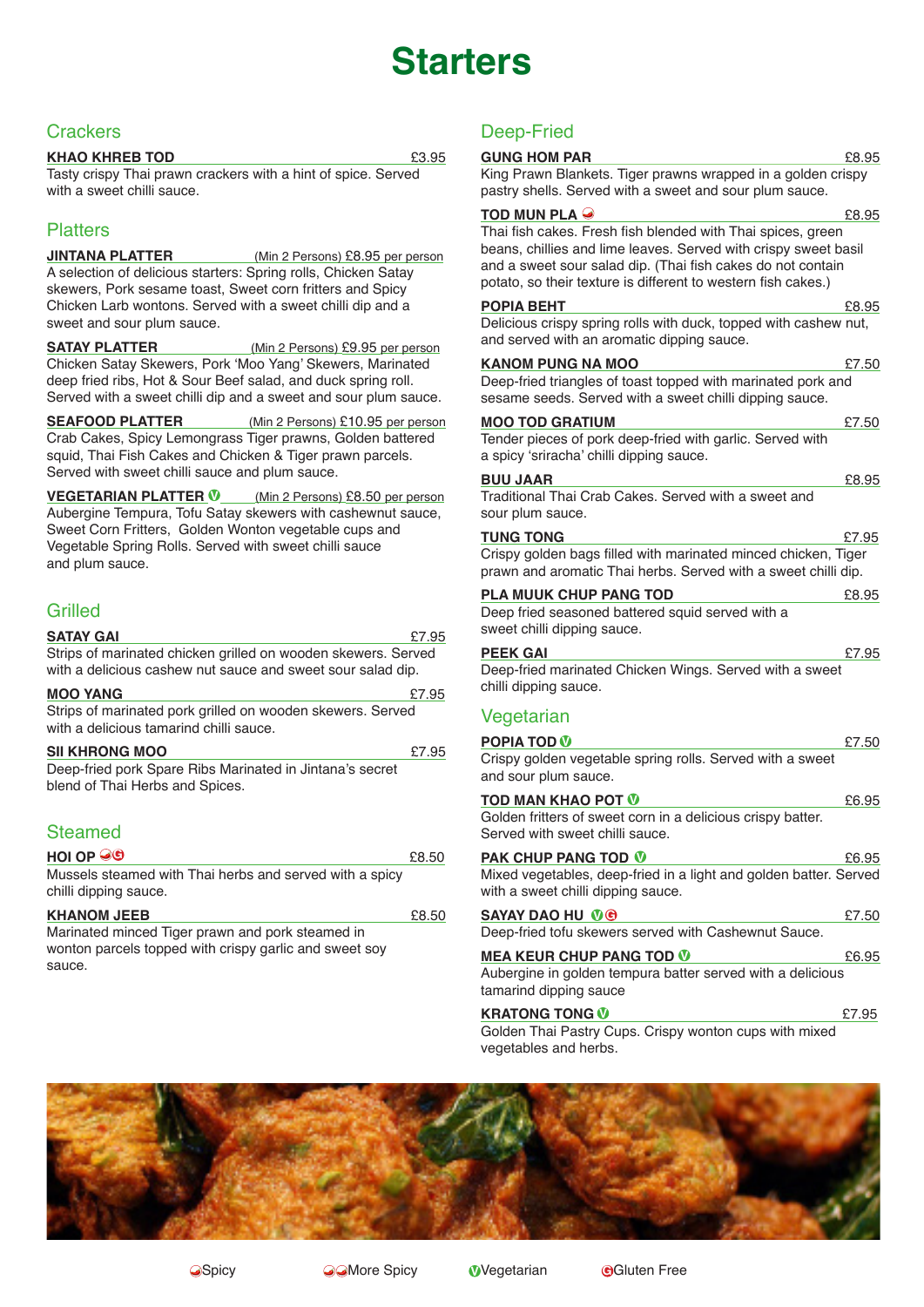# **Chicken**

# Thai Curries

#### **GAENG KHEAW WAN GAI @C** 211.95 Chicken Thai green coconut curry with a selection of vegetables and aromatic Thai herbs.

**GAENG PED GAI @C** 2000 2000 211.95 Chicken red coconut curry with a selection of vegetables and aromatic Thai herbs.

### **GAENG GAREE GAI 2 G**

Aromatic chicken Thai Yellow coconut curry with potato, onion and cherry tomato.

### **GAENG PENANG GAI 20 AU 2008 PENANG GAI 4 RM** A rich, creamy, slow cooked southern Thai curry with chicken. Topped with coconut milk and fragrant lime leaves.

#### **GAENG BA GAI** £12.50 **G** Thai jungle curry. A light, hot and spicy chicken Thai curry made without coconut milk.

# **GAENG MUSSAMUN GAI** £12.95 **G**

Chicken, cashew nut, onion and new potato in rich, nutty and aromatic curry from the deep south of Thailand.

# Thai Curries

### **GAENG KHEAW WAN MOO OO** Pork Thai green coconut curry with a selection of vegetables and aromatic Thai herbs.

**GAENG PED MOO**  $\bigcirc \mathbf{C}$  211.95 Pork red coconut curry with a selection of vegetables and aromatic Thai herbs. **GAENG GAREE MOO** £12.50 **G** Aromatic pork Thai Yellow coconut curry with potato, onion and cherry tomato. **GAENG PENANG MOO 20** 20 212.50 A rich, creamy, slow cooked southern Thai curry with pork. Topped with coconut milk and fragrant lime leaves.

#### **GAENG BA MOO 200 CONSTRUCTER SETS** Thai jungle curry. A light, hot and spicy pork Thai curry made without coconut milk.

### Grilled

### **NAM TOK MOO <sup>33</sup>**

'Waterfall Pork'. Sliced char-grilled pork with a spicy chilli, lime, mint dressing topped with ground toasted rice. A spicy Thai favourite.

# Thai Curries

### **GAENG PED BEHT YANG OG EXECUTION RELEVANG PED BEHT YANG OG EXECUTION RELEVANG PED BEHT YANG OG EXECUTION RELEVANG**

Slices of tender duck breast in a spicy red curry sauce with lychee, chillies, lime leaves, pineapple and cherry tomatoes.

# Stir Fried Dishes

### **BEHT SAUCE MAKHAM**  $£16.95$

Roast duck in Jintana's tamarind sauce served on a bed of pak choi topped with fried red onion.

| <b>PAD PRIEW WAN GAI</b><br>Chicken with spring onion, pineapple, mushroom and peppers<br>in a Thai sweet and sour sauce.              | £11.95 |
|----------------------------------------------------------------------------------------------------------------------------------------|--------|
| <b>PAD KHING GAI <math>\bullet</math></b><br>Chicken stir-fried with fresh ginger, mixed vegetables and<br>chillies.                   | £11.95 |
| <b>PAD GRATIUM GAI</b><br>Chicken stir-fried with mixed vegetables in a garlic sauce.                                                  | £11.95 |
| GAI PAD MET MAMUANG HIMAPARN<br>Marinated pieces of chicken stir-fried with cashew nuts, spring<br>onions, mushroom and sweet peppers. | £12.95 |
| <b>PAD KA POW GAI</b><br>Chicken stir-fried with fresh chillies, bamboo shoot, fine beans,<br>garlic and basil. Aromatic and spicy.    | £12.50 |
| <b>GAI PAD PONG GAREE</b>                                                                                                              | £12.50 |

Chicken stir-fried with a rich and aromatic mild curry sauce. A good alternative to the spicier curries.

### **Sizzling**

### **GAI PAD DAKRAI**  $£14.95$

Stir-fried chicken with peppers, mushroom and vegetables in a fresh Lemongrass sauce. Served on a sizzling hotplate.

# **Pork**

# Stir Fried Dishes

| <b>PAD PRIEW WAN MOO</b>                                                                   | £11.95 |
|--------------------------------------------------------------------------------------------|--------|
| Pork with spring onion, pineapple, mushroom and peppers in a<br>Thai sweet and sour sauce. |        |
| <b>PAD KHING MOO <math>\odot</math></b>                                                    | £11.95 |
| Pork stir-fried with fresh ginger, mixed vegetables and<br>chillies.                       |        |
| <b>PAD GRATIUM MOO</b>                                                                     | £11.95 |
| Pork stir-fried with mixed vegetables in a garlic sauce.                                   |        |
| <b>PAD KA POW MOO <math>\odot</math></b>                                                   | £12.50 |
| Pork stir-fried with fresh chillies, garlic and basil. Aromatic and<br>spicy.              |        |
| <b>MOO KHROB FAI DAENG ☉</b>                                                               | £12.50 |
| Crispy pork belly with broccoli and mixed vegetables stir-fried<br>with chilli and garlic. |        |
| <b>Sizzling</b>                                                                            |        |
| <b>PAD NAM PIK PAO MOO</b>                                                                 | £14.95 |
| Pork stir fried with basil, peppers, mushroom, carrot and spring                           |        |

Pork stir fried with basil, peppers, mushroom, carrot and spring onion in an aromatic and mildly spicy creamy coconut sauce. Served on a sizzling hotplate.

# **Duck**

| <b>BEHT PAD KHING</b><br>Duck stir-fried with fresh ginger, mixed vegetables and<br>chillies.                    | £16.95 |
|------------------------------------------------------------------------------------------------------------------|--------|
| <b>BEHT PAD NAM MUN HOY</b><br>Stir-fried duck breast with mixed vegetables and mushrooms in<br>oyster sauce.    | £16.95 |
| <b>BEHT PAD PIK THAI DAM</b><br>Stir-fried duck breast with mixed vegetables in a cracked black<br>pepper sauce. | £16.95 |

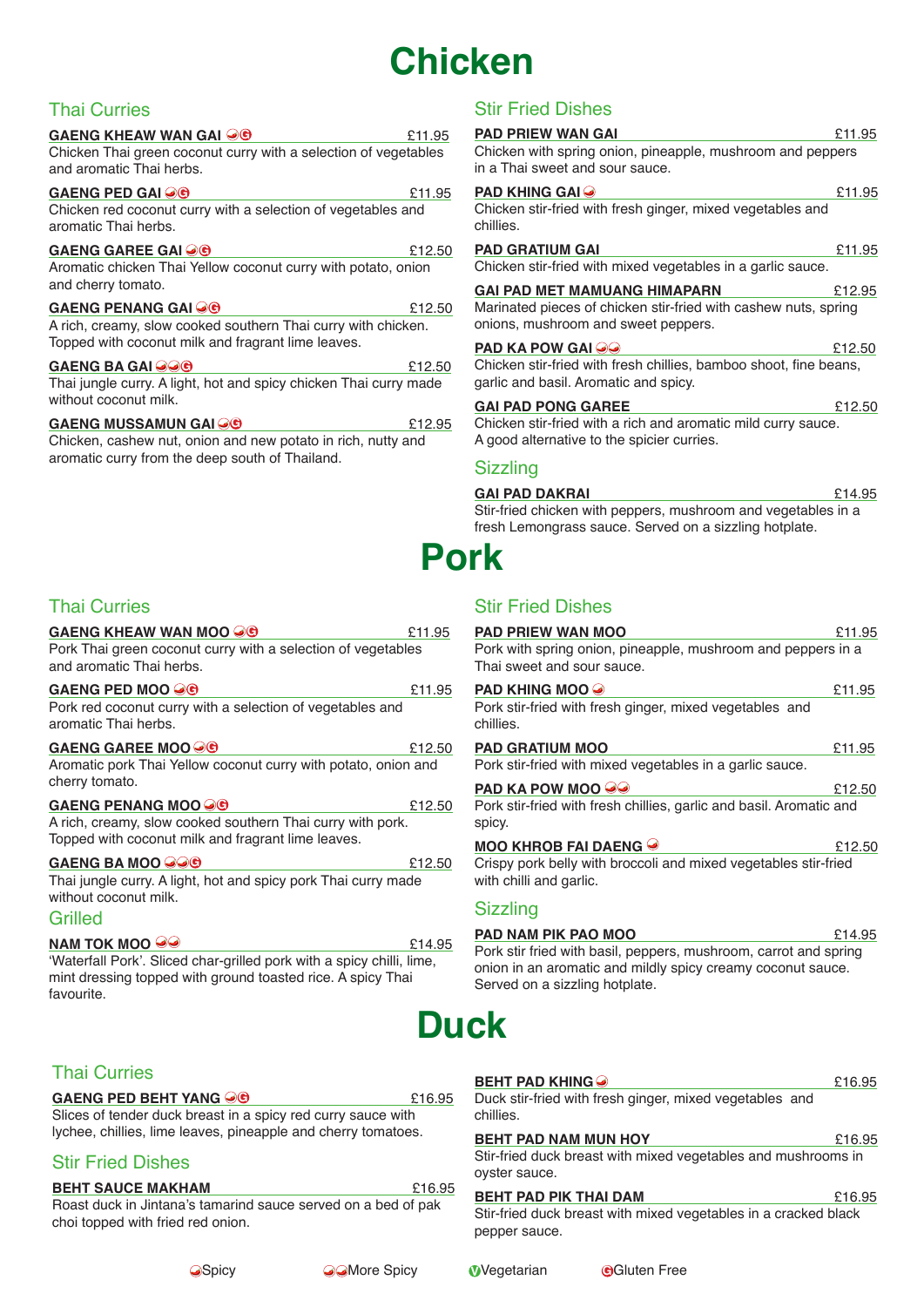# **Beef**

# Thai Curries

| <b>GAENG KHEAW WAN NEUA OG</b>                                 | £12.95 | <b>NE</b> |
|----------------------------------------------------------------|--------|-----------|
| Beef Thai green coconut curry with a selection of vegetables   |        | Te        |
| and aromatic Thai herbs.                                       |        | sa        |
| GAENG PED NEUA O ®                                             | £12.95 | PΑ        |
| Beef red coconut curry with a selection of vegetables and      |        | Be        |
| aromatic Thai herbs.                                           |        | ch        |
| GAENG GAREE NEUA <sup>●</sup>                                  | £13.50 | PΑ        |
| Aromatic beef Thai Yellow coconut curry with potato, onion     |        | Вe        |
| and cahewnut.                                                  |        | PΑ        |
| GAENG PENANG NEUA O ®                                          | £13.50 | Вe<br>sp  |
| A rich, creamy, slow cooked southern Thai curry with beef.     |        |           |
| Topped with coconut milk and fragrant lime leaves.             |        | PΔ        |
| GAENG BA NEUA OOG                                              | £13.50 | Be<br>an  |
| Thai jungle curry. A light, hot and spicy beef Thai curry made |        | Si        |
| without coconut milk.                                          |        |           |

# Stir Fried Dishes

| <b>NEUA PAD NAM MUN HOY</b><br>Tender strips of beef stir-fried with mixed vegetables in oyster<br>sauce. | £12.95 |
|-----------------------------------------------------------------------------------------------------------|--------|
| <b>PAD KHING NEUA <math>\Theta</math></b>                                                                 | £12.95 |
| Beef stir-fried with fresh ginger, spring onions, peppers and<br>chillies.                                |        |
| <b>PAD GRATIUM NEUA</b>                                                                                   | £12.95 |
| Beef stir-fried with mixed vegetables in a garlic sauce.                                                  |        |
| <b>PAD KA POW NEUA <math>\omega</math></b>                                                                | £13.50 |
| Beef stir-fried with fresh chillies, garlic and basil. Aromatic and<br>spicy.                             |        |
| <b>PAD PIK GAENG NEUA</b>                                                                                 | £13.50 |
| Beef stir-fried with red curry paste bamboo shoots, long beans<br>and fresh basil.                        |        |
| <b>Sizzling</b>                                                                                           |        |
| <b>NEUA PAD LAO DAENG</b>                                                                                 | £15.95 |

Tender strips of beef with fresh mango, spring onion and peppers in a Thai red wine sauce. Served on a sizzling hotplate.

**PAD PIK GAENG GAE**  $\odot$  £15.95 Tender pieces of lamb stir-fried with red curry paste bamboo

**PAD KA POW GAE 20 E15.95** Tender pieces of lamb stir-fried with fresh chillies, garlic and

**PAD PRIEW WAN GUNG E13.50** Tiger Prawns stir-fried with spring onion, pineapple and peppers

# **Lamb**

# Thai Curries

**GAENG PENANG GAE 3 REX 2018 15.95** A rich, creamy, slow cooked southern Thai curry with lamb. Topped with coconut milk and fragrant lime leaves.

### **GAENG MUSSAMUN GAE**  $\bigcirc$  **6 CONTEX CONTROLLY** 15.95

Tender pieces of lamb, cashew nut, onion and new potato in rich, nutty and aromatic curry from the deep south of Thailand.

# **Prawns** basil. Aromatic and spicy.

# Thai Curries

| GAENG KHEAW WAN GUNG OO                                          | £13.50 |
|------------------------------------------------------------------|--------|
| Tiger prawns cooked in Thai green coconut curry with a selection |        |
| of vegetables and aromatic Thai herbs.                           |        |

**GAENG PED GUNG CO Example 213.50** 

Tiger prawns cooked in Thai red coconut curry with a selection of vegetables and aromatic Thai herbs.

| <b>GAENG PENANG GUNG OG</b>                                | £13.95 |
|------------------------------------------------------------|--------|
| A rich, creamy, slow cooked southern Thai curry with Tiger |        |
| prawns. Topped with coconut milk and fragrant lime leaves. |        |

| GAENG GAREE GUNG ⊌G                                                                    | £13.95 |
|----------------------------------------------------------------------------------------|--------|
| Aromatic Thai Yellow coconut curry. Served with Tiger prawns.                          |        |
| GAENG BA GUNG OOG                                                                      | £13.95 |
| Thai jungle curry. Tiger prawns in a hot and spicy curry made<br>without coconut milk. |        |
| GAENG KRUA SOPPOROT <sup>○</sup> ©                                                     | £14.95 |

Tiger prawns and pineapple in a creamy red coconut and tamarind curry.

### **GUNG PAO**

Char-grilled large Fresh Water Prawns served with our own special Thai chilli sauce.

### **GOONG OB WOON SEN** £19.95

A Thai speciality. Baked large Fresh Water Prawns with stir fried glass noodles, ginger,celery, garlic and spring onion.



### **PAD KHING GUNG 6 E13.50** Tiger Prawns stir-fried with fresh ginger, spring onions, peppers

Stir Fried Dishes

in a Thai sweet and sour sauce.

Stir Fried Dishes

shoots, long beans and fresh basil.

| and chillies.                                                                                                                              |        |
|--------------------------------------------------------------------------------------------------------------------------------------------|--------|
| <b>PAD GRATIUM GUNG</b>                                                                                                                    | £13.50 |
| Tiger prawns stir-fried with mixed vegetables in a garlic sauce.                                                                           |        |
| <b>PAD KA POW GUNG OO</b>                                                                                                                  | £13.95 |
| Tiger prawns stir-fried with fresh chillies, garlic and basil.<br>Aromatic and spicy.                                                      |        |
|                                                                                                                                            |        |
| <b>PAD NAM PIK PAO GUNG</b>                                                                                                                | £14.50 |
| Tiger prawns stir fried with basil, peppers, mushroom, carrot<br>and spring onion in an aromatic and mildly spicy creamy<br>coconut sauce. |        |
| <b>GUNG PAD PONG GAREE</b>                                                                                                                 | £14.50 |

# **Jumbo Prawns**

**GUNG SAUCE MAKHAM** £19.95

Lightly floured large Fresh Water Prawns in Jintana's tamarind sauce served on a bed of pak choi topped with a little dry chilli.

A good alternative to the spicier curries.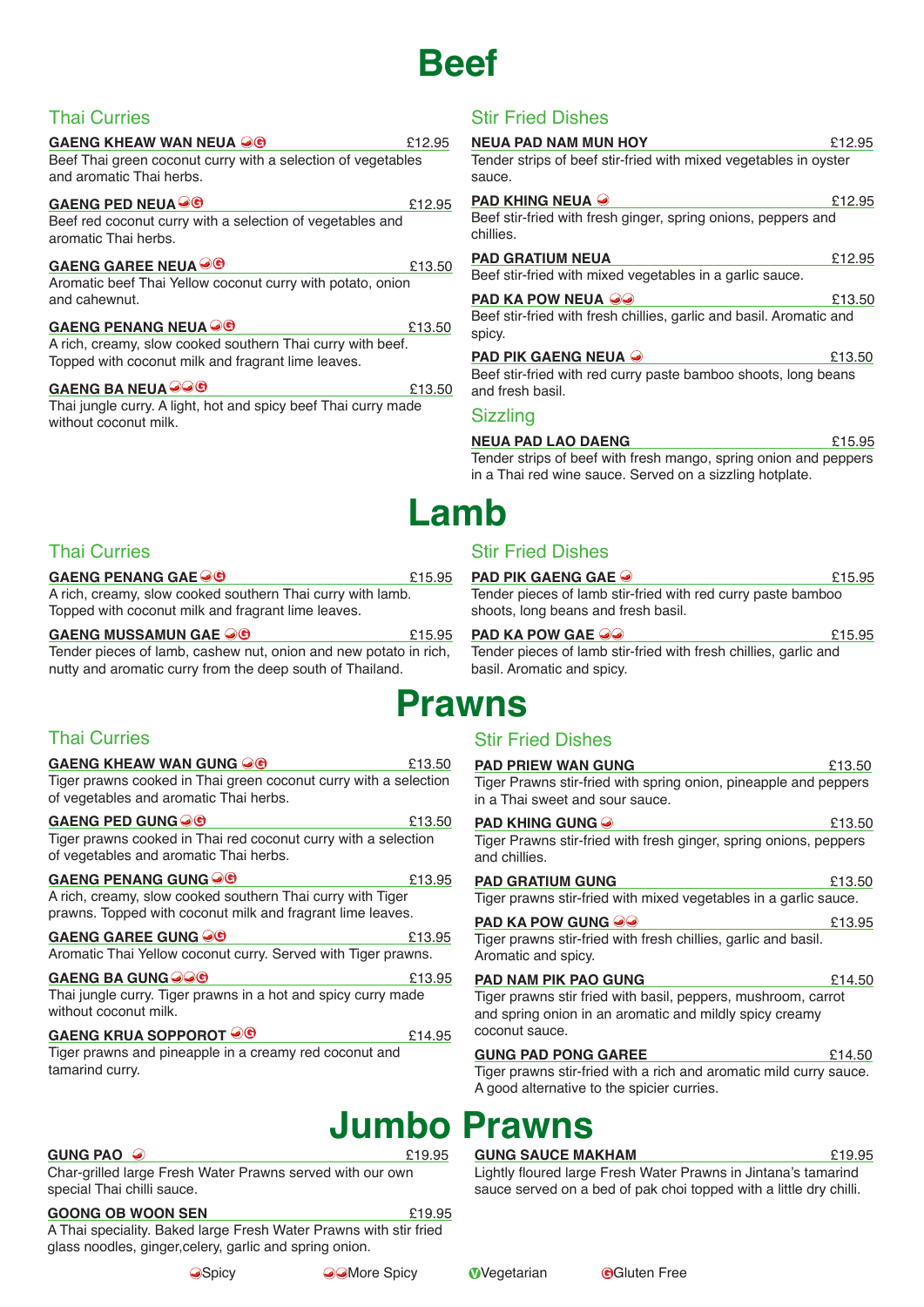# **Seafood**

# Fish

### **PLA PAD PRIEW WAN**  $£14.95$

Stir-fried red snapper in a sweet and sour Thai sauce with spring onion, pineapple and peppers.

### **PLA PAD KHING**  $\odot$

Stir-fried red snapper with fresh ginger, mushroom, sping onion, peppers and chilli.

### **PLA SAM ROT**  $\odot$  218.95

Three flavoured fish. Deep fried fresh whole sea bass in a sweet, spicy and sour sauce.

#### **PLA NUENG MANAO** <sup>3</sup> Fresh steamed whole sea bass with garlic, celery and spring onion. Flavoured with a zesty sauce of lime juice and chillies.

### **PLA KHEAW WAN CO** 218.95

Whole fried sea bass in a spicy coconut green curry with aubergine.

### **CHU CHI PLA**  $\odot$  217.95

Wok fried fillet of salmon topped with a creamy red coconut curry sauce. Spicy and aromatic.

# Soft Shell Crab

| <b>BUU PAD PONG GAREE ©</b>                                        | £18.95 |
|--------------------------------------------------------------------|--------|
| Stir-fried soft shell crab in a rich and aromatic mild curry sauce |        |
| with peppers and celery.                                           |        |

**BUU PAD PIK THAI DAM E18.95** Stir-fried soft shell crab with peppers in a cracked black pepper sauce.

### **BUU SAUCE MAKHAM**  $£18.95$

Lightly floured soft shell crab in Jintana's tamarind sauce served on a bed of pak choi topped with a little deep fried red onion.

# **Squid**

| <b>PAD KA POW PLA MUK <math>\circledcirc</math></b>                            | £14.95 |
|--------------------------------------------------------------------------------|--------|
| Squid stir-fried with fresh chillies, garlic and basil. Aromatic and<br>spicy. |        |
| PLA MUK PAD PIK THAI DAM                                                       | £14.95 |
| Stir-fried squid with peppers in a cracked black pepper sauce.                 |        |

**PAD PIK GAENG PLA MUK** £14.95 Squid stir-fried with red curry paste bamboo shoots, long beans and fresh basil.

### Mussels

| PAD NAM PIK PAO HOI $\odot$                                                                                               | £16.95 |
|---------------------------------------------------------------------------------------------------------------------------|--------|
| Fresh mussels stir fried with basil, peppers, mushroom,<br>carrot and spring onion in an aromatic and mildly spicy creamy |        |
| coconut sauce.                                                                                                            |        |
| <b>Mixed Seafood</b>                                                                                                      |        |

| <b>TALAY RUEM MIT @@</b>                                  | £18.95 |
|-----------------------------------------------------------|--------|
| A selection of seafood with peppers, lemongrass and fresh |        |
| peppercorns in a spicy Thai sauce.                        |        |
| TALAY RUEM PAD PONG GAREE                                 | £18.95 |

Mixed seafood in a rich and aromatic mild curry sauce.

### **Scallops**

### **CHU CHI HOI SHELL**  $\bigcirc \Theta$  21.95

Stir-fried scallops topped with a creamy red coconut curry sauce. Spicy and aromatic.

| <b>PAD PIK THAI DAM HOI SHELL</b>                          | £21.95 |
|------------------------------------------------------------|--------|
| Stir-fried scallops with peppers in a cracked black pepper |        |
| SAUCA                                                      |        |